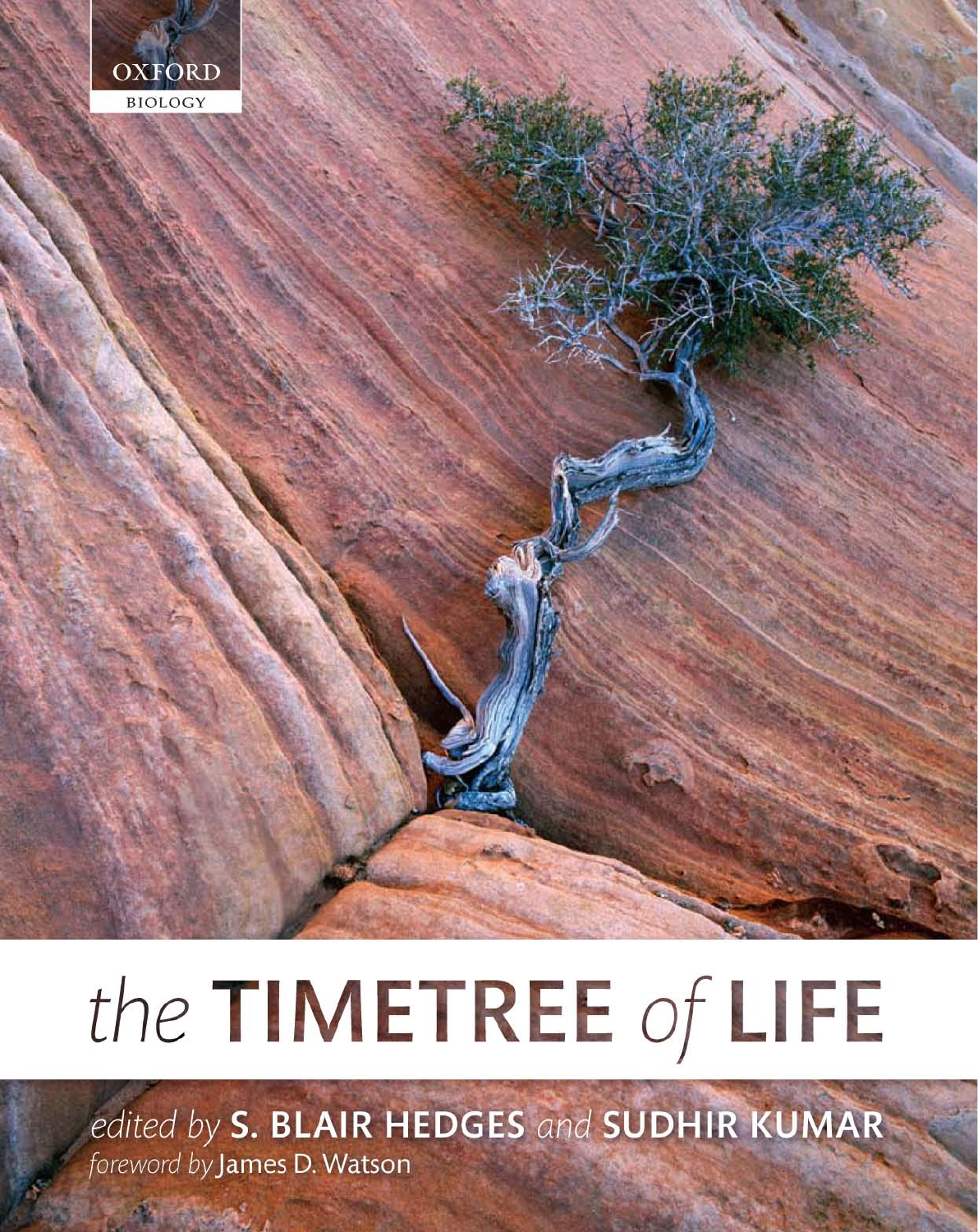## Cranes, rails, and allies (Gruiformes)

#### *Peter Houde*

Department of Biology, New Mexico State University, Box 30001 MSC 3AF, Las Cruces, NM 88003-8001, USA (phoude@nmsu.edu)

### Abstract

The cranes, rails, and allies (Order Gruiformes) form a morphologically eclectic group of bird families typified by poor species diversity and disjunct distributions. Molecular data indicate that Gruiformes is not a natural group, but that it includes a evolutionary clade of six "core gruiform" families (Suborder Grues) and a separate pair of closely related families (Suborder Eurypygae). The basal split of Grues into rail-like and crane-like lineages (Ralloidea and Gruoidea, respectively) occurred sometime near the Mesozoic– Cenozoic boundary (66 million years ago, Ma), possibly on the southern continents. Interfamilial diversification within each of the ralloids, gruoids, and Eurypygae occurred within the Paleogene (66–23 Ma).

The avian Order Gruiformes, as traditionally conceived, consists of as many as a dozen families of extant or recently extinct birds and nearly as many more families known only from fossils. The Family Gruidae is represented by 15 species of cranes, which are found worldwide except in Antarctica and South America. The nearly cosmopolitan Family Rallidae comprises some 135–142 species of rails, crakes, coots, moorhens, gallinules, and flufftails (1, 2). Cranes and rails comprise the genetically closely related and relatively morphologically homogeneous Suborder Grues (*3*), which in turn is divided into the stocky rail-like Superfamily Ralloidea (rails, finfoots, adzebills) and the lanky crane-like Superfamily Gruoidea (cranes, Limpkin, trumpeters). Ralloids and gruoids represent extremes along a continuum of size from 139 to 1524 mm in length (*4*). Most are drab somber birds of wetlands or aquatic habitats, although gallinules are colorful and many others have pigmented patches of skin on the head (Fig. 1).

The most primitive members of Grues prefer forested habitats, but a few live even in arid savannahs. Grues are typified by dense plumage, relatively long necks, large feet and/or long legs, wings of low aspect ratio, short tails, and insensitive bills of short to medium length, but most

of these features are subject to allometric scaling. Cranes are exceptional migrators. While most rails are generally more sedentary, they are nevertheless good dispersers. Many have secondarily evolved flightlessness after colonizing remote oceanic islands. Other members of the Grues are nonmigratory. They include the finfoots and sungrebe (Heliornithidae), with three species in as many genera that are distributed pantropically and disjunctly. Finfoots are foot-propelled swimmers of rivers and lakes. Their toes, like those of coots, are lobate rather than palmate. Adzebills (Aptornithidae) include two recently extinct species of flightless, turkey-sized, rail-like birds from New Zealand. Other extant Grues resemble small cranes or are morphologically intermediate between cranes and rails, and are exclusively neotropical. They include three species in one genus of forest-dwelling tru mpeters (Psophiidae) and the monotypic Limpkin (Aramidae) of both forested and open wetlands. No fossils of reliably identifiable extant core gruiform families are known to predate the Oligocene, but crane- or raillike fossils date to the early Eocene.

Many other extant families have been considered to be Gruiformes, including buttonquails, Australian Plains-wanderer, seriemas, mesites, and bustards. Most are monotypic or nearly so, are morphologically highly



Fig. 1 A Red-chested Flufftail (*Sarothrura rufa*), Family Rallidae. Photo credit: M. Ford.

P. Houde. Cranes, rails, and allies (Gruiformes). Pp. 440-444 in *The Timetree of Life*, S. B. Hedges and S. Kumar, Eds. (Oxford University Press, 2009).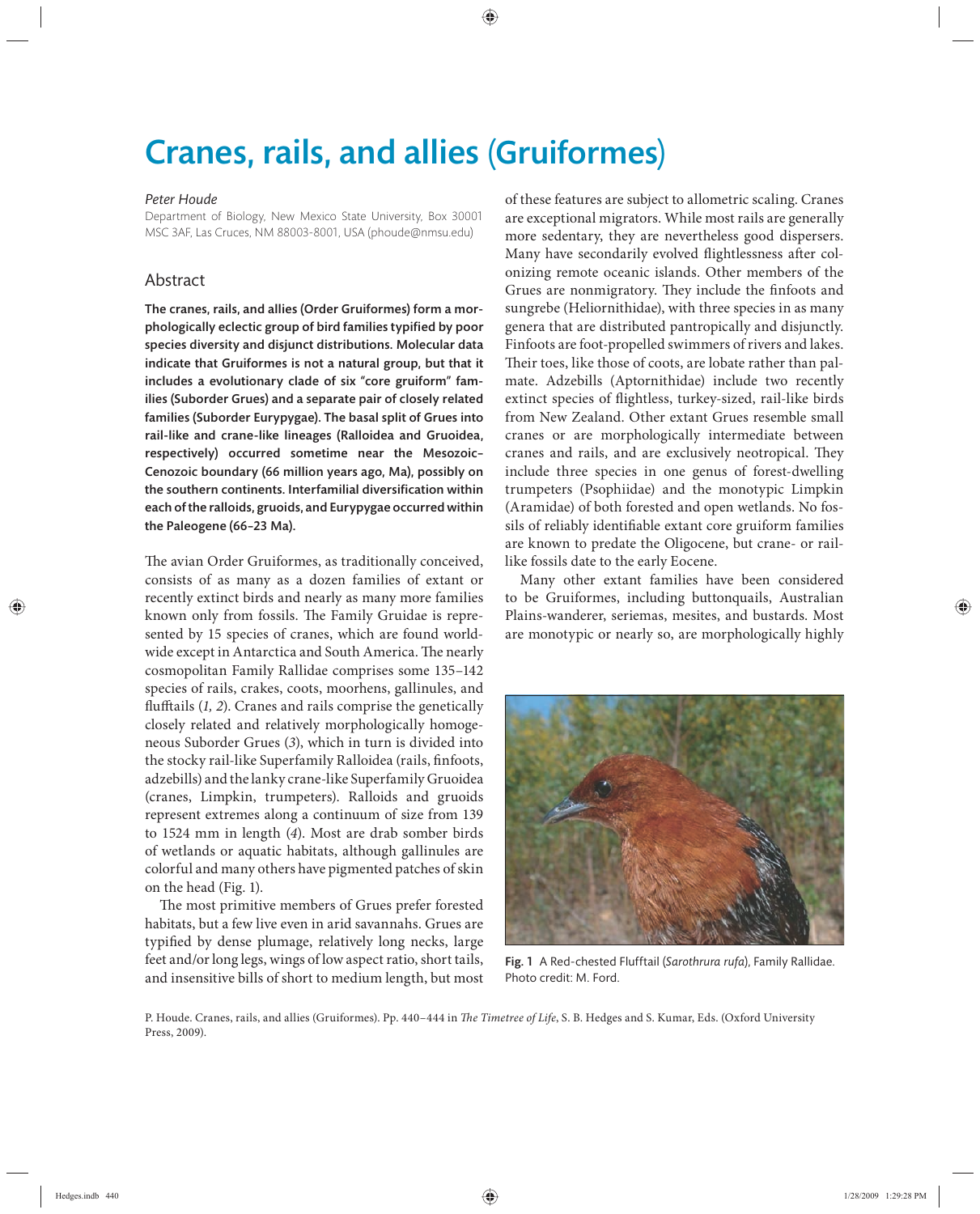

Fig. 2 A timetree of cranes, rails, and allies (Gruiformes). Only the monophyletic Suborders Grues and Eurypygae are included. Divergence times are shown in Table 1. *Abbreviation*: K (Cretaceous).

diverged from one another, and have restricted and often disjunct southern distributions. For example, the monotypic family pair of Kagu (Rhynochetidae) and Sunbittern (Eurypygidae) is endemic to New Caledonia and Amazonia, respectively. This has led some to hypothesize a pre-Cenozoic divergence for Gruiformes, while others have questioned its monophyly. This chapter reviews the relationships and divergence times of the families of Grues, and of Kagu and Sunbittern because they are believed by some to have close relationships to some members of Grues. Other putative members of the traditionally conceived Order Gruiformes are disregarded because their most recent divergences are among non-gruiform taxa.

Members of Gruiformes were first united on morphological gestalt in the mid-1800s (*5*), where they have remained in most morphology-based classifications until the present (*1, 6, 7*). Nevertheless, their monophyly has been questioned on the basis of morphological criteria (*8, 9*) and they have been the subject of few interfamilial or interordinal molecular genetic studies (*3, 5, 10–22*). The first attempts to address gruiform relationships using molecular genetic data were DNA hybridization trials (*5, 10, 12, 21, 22*) that neither included mesites nor incorporated a sufficient diversity of outgroups to test gruiform monophyly. Rather, where these were combined with non gruiforms, the data were primarily intraordinal fitted to an interordinal supertree (5). Extraordinarily large DNA hybridization distances suggested that buttonquails were likely not Gruiformes (*5*), but their correct placement among shorebirds (Charadriiformes) was determined only later with multiple sequence data (14–16, 23, 24).

The Australian Plains-wanderer was first recognized as a member of Charadriiformes primarily on the basis of osteological characters (8). This conclusion has since been confirmed by numerous molecular studies (5, 14–16, 23, 24), but some morphologists argue that Gruiformes is paraphyletic to Charadriiformes (*7*).

There is irreconcilable disagreement between morphological and molecular studies about whether the remaining gruiforms are monophyletic. Analyses of small-subunit ribosomal mtDNA (*12S*) suggested that Kagu, Sunbittern, seriemas, bustards, buttonquails, and mesites were all more distant from the Grues clade than charadriiform and ciconiiform outgroups (*13*). Only two published molecular studies have sampled nonpasserine neoavian families fairly comprehensively (*14,*  15). These, based on one and five nuclear loci, respectively, and another study combining mitochondrial and nuclear loci addressing Charadriiformes (*16*), strongly support a polyphyletic origin of Gruiformes. The only monophyletic groups among putative Gruiformes recovered by these studies are Kagu and Sunbittern within the proposed basal clade of Neoaves, Metaves, and among the families of Grues in the other proposed basal clade of Neoaves, Coronaves. In all, these studies found no fewer than six independent lineages of traditional Gruiformes even though the closest relatives of mesites, bustards, and seriemas remain poorly resolved. Grues alone were studied in greater detail with mitochondrial and three nuclear loci (*3*). Limpkin and cranes are the closest relatives and their group is in turn the closest relative of the trumpeters. Rails appear to be paraphyletic to both finfoots and adzebills, with flufftails (*Sarothrura*) closest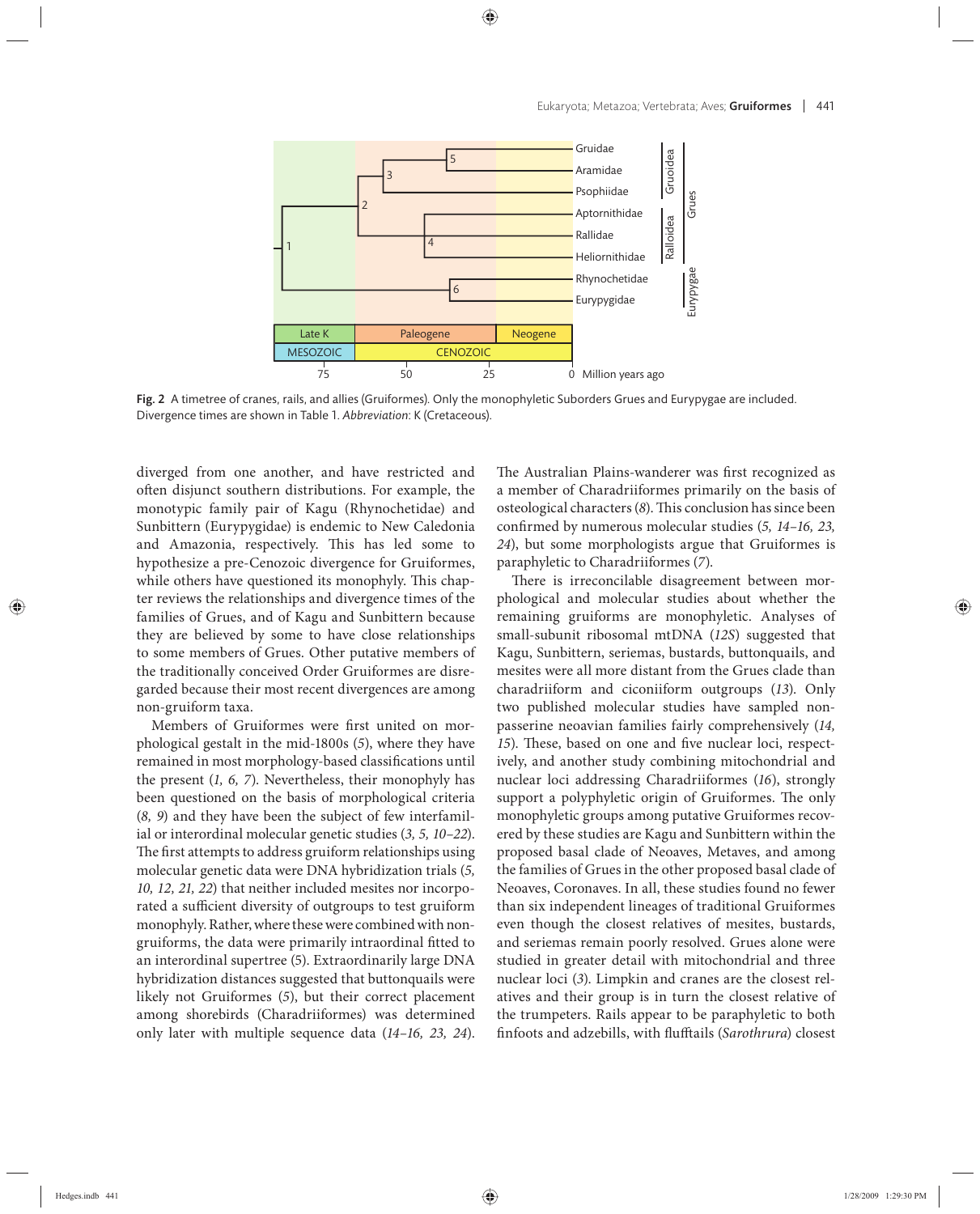| <b>Timetree</b> |             | <b>Estimates</b>         |            |              |              |             |            |
|-----------------|-------------|--------------------------|------------|--------------|--------------|-------------|------------|
| Node            | <b>Time</b> | Ref. (3)                 |            | Ref. (15)(a) | Ref. (15)(b) | Ref. (31)   |            |
|                 |             | <b>Time</b>              | CI         | <b>Time</b>  | Time         | <b>Time</b> | CI         |
| 1               | 87.4        | $\overline{\phantom{0}}$ |            | 74.5         | 88.2         | 99.5        | $123 - 83$ |
| $\overline{2}$  | 64.5        | 73.2                     | $107 - 50$ | 45.1         | 69.0         | 70.5        | $89 - 58$  |
| 3               | 56.9        | 66.4                     | $98 - 45$  | 32.0         | 63.8         | 65.4        | $83 - 53$  |
| $\overline{4}$  | 44.5        | 42.6                     | $66 - 27$  | 45.1         | 46.9         | 43.2        | $57 - 33$  |
| 5               | 37.8        | 48.5                     | $74 - 31$  | 17.4         | 39.4         | 45.9        | $61 - 35$  |
| 6               | 36.8        |                          |            | 31.4         | 38.1         | 41          | $56 - 30$  |

Table 1. Divergence times (Ma) and their confidence/credibility intervals (CI) among cranes, rails, and allies (Gruiformes).

Note: Node times in the timetree represent the mean of time estimates from different studies. Three and five nuclear genes were analyzed using Multidivtime in refs.  $(3)$  and  $(31)$ , respectively. In ref.  $(15)$ , five nuclear genes were analyzed using (a) PATHd8 and (b) r8s programs.

to finfoots and adzebills the closest relatives of all other rails (Fig. 2).

Rates of molecular evolution are heterogeneous across all families of Grues and loci yet tested (*3, 20, 22*). A relaxed Bayesian clock was used in the Multidivtime program (*25, 26*) to estimate divergences within Grues based on intron 5 of *alcohol dehydrogenase-1* (*ADH-1*), intron 7 of *beta-fibrinogen* (*FGB*), and introns 3-5 and exons 3–4 of *glyceraldehyde-3-phosphate dehydrogenase* (*GAPD-H*), both with and without an upper bound set for the basal divergence of Gruidae at 25–20 Ma (*3*). Lower-bound calibrations internal to Gruidae were liberally construed from the fossil record (*20, 22*), and the lower bound on the Aramidae–Gruidae divergence was based on an Oligocene fossil (28 Ma) identified as a Limpkin (*9*). A fossil shorebird (*23*) was used as a lowerbound calibration external to Gruiformes, and analyses were conducted both with and without the constraints of internal and external upper bounds.

The basal divergence within Grues was estimated to be 51 Ma with upper bounds enforced in ref. (3). Without upper bounds, the Aramidae–Gruidae divergence was estimated at 48.5 Ma, the Psophiidae–Aramidae divergence at 66.4 Ma, the Heliornithidae–Rallidae divergence at 42.6 Ma, and the Gruoidea–Ralloidea divergence at 73.2 Ma (Table 1). Limited data (*12S* and *ADH-1* only) precluded the estimation of the Aptornithidae–Rallidae divergence, but it is bracketed by the Heliornithidae– Rallidae divergence (excluding *Sarothrura*).

Ericson *et al*. (*15*) estimated divergences across Neoaves using exon 3 of *c-myc* protooncogene (*c-myc*), *recombination activating gene-1* (*RAG1*), intron 2 of *myoglobin* (*myo*), intron 7 of *FGB*, and introns 6–7 and exon 6 of *ornithine decarboxylase* (ODC). They fixed the age of the hummingbird-swift divergence at 47.5 Ma and used some 22 diverse fossils as minimum age constraints internal to Neoaves to calibrate their timetree. Two lower-bound constraints were internal to Grues, including a 14 Ma fossil sungrebe (*27*) and a 34–30 Ma fossil gruoid (*28*). Using PATHd8 (*29*) and penalized likelihood (PL) in the r8s program (*30*), respectively, they estimated the Aramidae–Gruidae divergence at 17.4 and 39.4 Ma, the Psophiidae–Aramidae divergence at 32.0 and 63.8 Ma, the Rallidae–Heliornithidae divergence at 45.1 and 46.9 Ma, the Gruoidea–Ralloidea divergence at 45.1 and 69.0 Ma, the Eurypygidae–Rhynochetidae divergence at 31.4 and 38.1 Ma, and the Eurypygae–Grues (*vis á vis* Metaves–Coronaves) divergence at 74.5 and 88.2 Ma (Table 1).

Brown *et al*. (*31*) criticized Ericson *et al*.'s calibration as being generally too young, taking issue with the appropriateness of PATHd8 and some fossil calibrations; but see (32). They reanalyzed a modified DNA sequence alignment, using some alternative fossil calibrations and parametric Bayesian modeling of evolutionary rate in Multidivtime (25). They estimated the Aramidae– Gruidae divergence at 45.9 Ma, the Psophiidae–Aramidae divergence at 65.4 Ma, the Rallidae–Heliornithidae divergence at 43.2 Ma, the Gruoidea–Ralloidea divergence at 70.5 Ma, the Eurypygidae–Rhynochetidae divergence at 41.0 Ma, and the Eurypygae–Grues divergence at 99.5 Ma (Table 1).

The traditionally conceived Order Gruiformes has been said to "exhibit strong Gondwanan distribution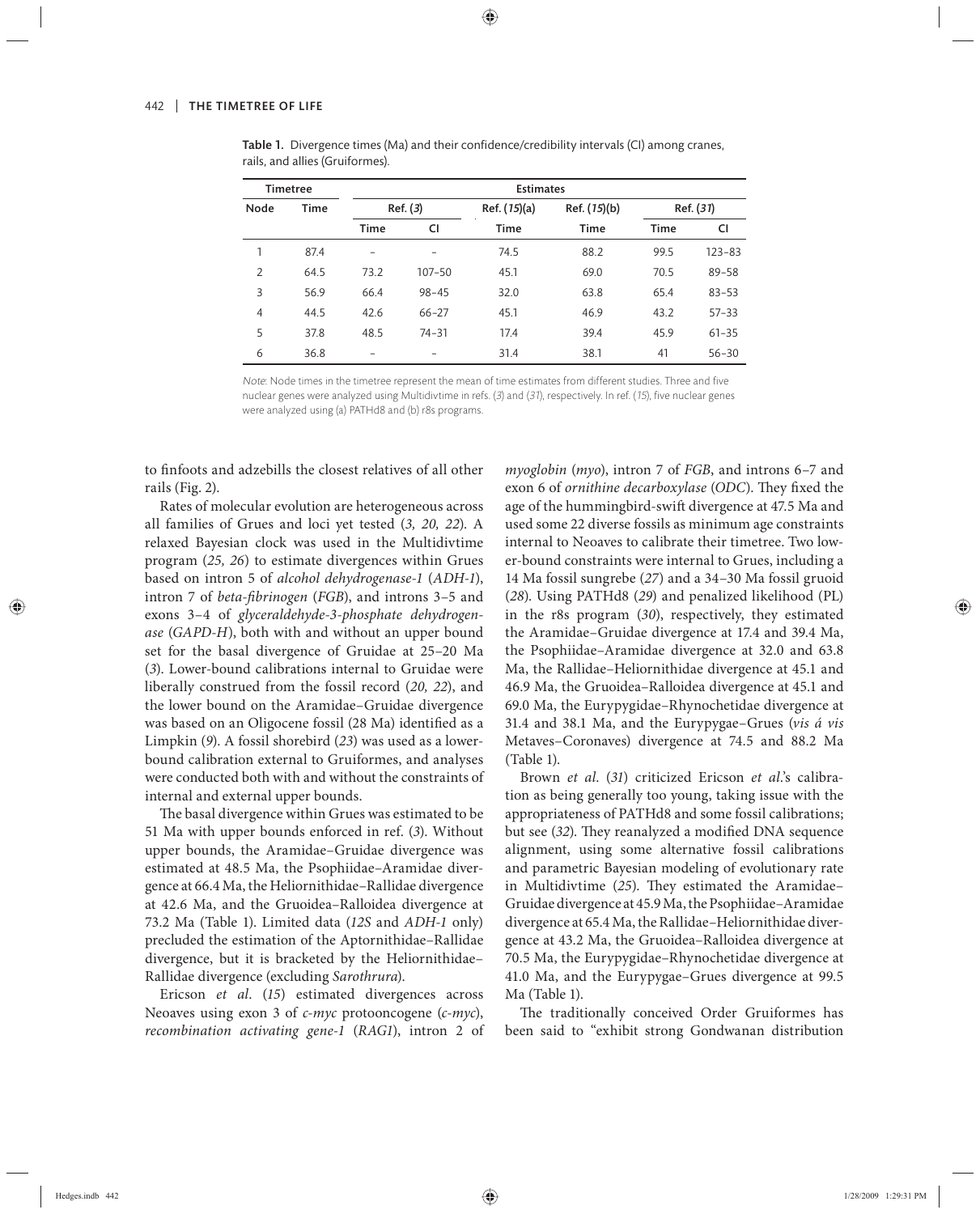patterns" (*33*) because its greatest familial diversity is in southern landmasses. Kagu, adzebills, and Sunbittern have occupied center stage, since the former two are flightless or nearly so. However, the notion that adzebills are the closest relatives of Kagu (*1*) is contradicted by all available molecular data (*13*). Ironically, adzebills were described as being a species of rail as early as 1866 (*34*). Constraints of divergence times of basal ralloids suggest that adzebills diverged from rails in the middle Eocene (more recently than  $42.6$  Ma). The familiar pattern of rail dispersal to oceanic refugia and their subsequent loss of flight renders the molecular hypothesis for the origin of adzebills biogeographically and evolutionarily plausible (13). Kagu and Sunbittern clearly are closest relatives, but their divergence occurred in the late Eocene (56–34 Ma) or early Oligocene (34–23 Ma). Fossils of Kagu-like or Sunbittern-like birds are well known from early to mid-Eocene deposits of North America and Europe (*1, 35*). Thus, the extant disjunct distribution of Kagu and Sunbittern simply may reflect the deterioration of tropical forests in the Northern Hemisphere during the Oligocene (*36, 37*).

The average of estimates  $(64.5 \text{ Ma})$  of the basal divergence of Grues is roughly coeval with the Cretaceous-Paleogene boundary, with estimates and errors ranging 107-45 Ma. The most primitive ralloids (i.e., flufftails, adzebills) are distributed in Africa, Madagascar, and New Zealand and the most primitive gruoids (i.e., trumpeters, Limpkin) are neotropical. Thus, the basal dichotomy of Grues may bear a Gondwanan signature. Alternatively, the generally forest-dwelling most primitive members of Grues may have retreated to southern tropical refugia in response to Oligocene global cooling. Indeed, fossils of basal gruoids are known from Oligocene (but not later) deposits of North America and Europe (*9,*  28). Interfamilial diversification within each of the ralloids and gruoids appears to have occurred in the early Paleogene (66–23 Ma), with considerable intercontinental dispersal by rails, finfoots, and cranes. The divergence of finfoots from flufftail rails and their Paleogene dispersal through Asia to the Americas is well-documented phylogeographically, by molecular time estimates, and by the fossil record (*3, 27*).

#### Acknowledgments

I thank C. L. Anderson, J. W. Brown, A. Cooper, P. G. P. Ericson, and M. G. Fain for assistance. This work was supported by the U.S. National Science Foundation.

#### References

- 1. B. C. Livezey, *Phil. Trans. Roy. Soc. Lond. B* **353**, 2077 (1998).
- 2. C. G. Sibley, B. L. Monroe, Jr., *Distribution and Taxonomy of Birds of the World* (Yale University Press, New Haven, 1990).
- 3. M. G. Fain, C. Krajewski, P. Houde, *Mol. Phylogenet. Evol.* **43**, 515 (2007).
- 4. J. Van Tyne, A. J. Berger, *Fundamentals of Ornithology* (Dover Publications, New York, 1971).
- 5. C. G. Sibley, J. E. Ahlquist, *Phylogeny and Classification of Birds: A Study in Molecular Evolution* (Yale University Press, New Haven, 1990).
- 6. J. Cracraft et al., in Assembling the Tree of Life, J. Cracraft, M. J. Donoghue, Eds. (Oxford University Press, New York, 2004), pp. 468–489.
- 7. B. C. Livezey, R. L. Zusi, *Zool. J. Linn. Soc.* **149**, 1 (2007).
- 8. S. L. Olson, D. W. Steadman, *Smithson. Contrib. Zool.* **337**, 1 (1981).
- 9. S. L. Olson, *Avian Biol.* **8**, 79 (1985).
- 10. C. G. Sibley, J. E. Ahlquist, P. deBenedictis, *J. Yamashina Inst. Ornithol.* **25**, 1 (1993).
- 11. P. Houde, *Cladistics* **10**, 1 (1994).
- 12. P. Houde, F. H. Sheldon, M. Kreitman, *J. Mol. Evol.* **40**, 678 (1995).
- 13. P. Houde, A. Cooper, E. Leslie, A. E. Strand, G. A. Montaño, in *Avian Molecular Evolution and Systematics*, D. P. Mindell, Ed. (Academic Press, San Diego, 1997), pp. 121–158.
- 14. M. G. Fain, P. Houde, *Evolution* **58**, 2558 (2004).
- 15. P. G. P. Ericson *et al.*, *Biol. Lett.* 543 (2006).
- 16. M. G. Fain, P. Houde, *BMC Evol. Biol.* **7**, 35 (2007).
- 17. C. Pitra, D. Lieckfeldt, S. Frahnert, J. Fickel, *Mol. Phylogenet. Evol.* **23**, 63 (2002).
- 18. C. Krajewski, M. G. Fain, L. Buckley, D. G. King, *Mol. Phylogenet. Evol.* **13**, 302 (1999).
- 19. C. Krajewski, J. W. Fetzner, Jr., *Auk* **111**, 351 (1994).
- 20. C. Krajewski, D. G. King, *Mol. Biol. Evol.* **13**, 21 (1996).
- 21. C. Krajewski, *Biochem. Genet.* **27**, 131 (1989).
- 22. C. Krajewski, *Mol. Biol. Evol.* **7**, 65 (1990).
- 23. T. A. Paton, A. J. Baker, J. G. Groth, G. F. Barrowclough, *Mol. Phylogenet. Evol.* **29**, 268 (2003).
- 24. T. A. Paton, A. J. Baker, *Mol. Phylogenet. Evol.* **39**, 657 (2006).
- 25. J. L. Thorne, H. Kishino, *Syst. Biol.* **51**, 689 (2002).
- 26. B. M. Wiegmann, D. K. Yeates, J. L. Thorne, H. Kishino, *Syst. Biol.* **52**, 745 (2003).
- 27. S. L. Olson, *Proc. Biol. Soc. Wash.* **116**, 732 (2003).
- 28. G. Mayr, *Naturwissenschaften* 92 (2005).
- 29. T. Britton, C. L. Anderson, D. Jaquet, S. Lundqvist, K. Bremer, http://www.math.su.se/PATHd8 (2006).
- 30. M. J. Sanderson, *Mol. Biol. Evol.* **19**, 101 (2002).